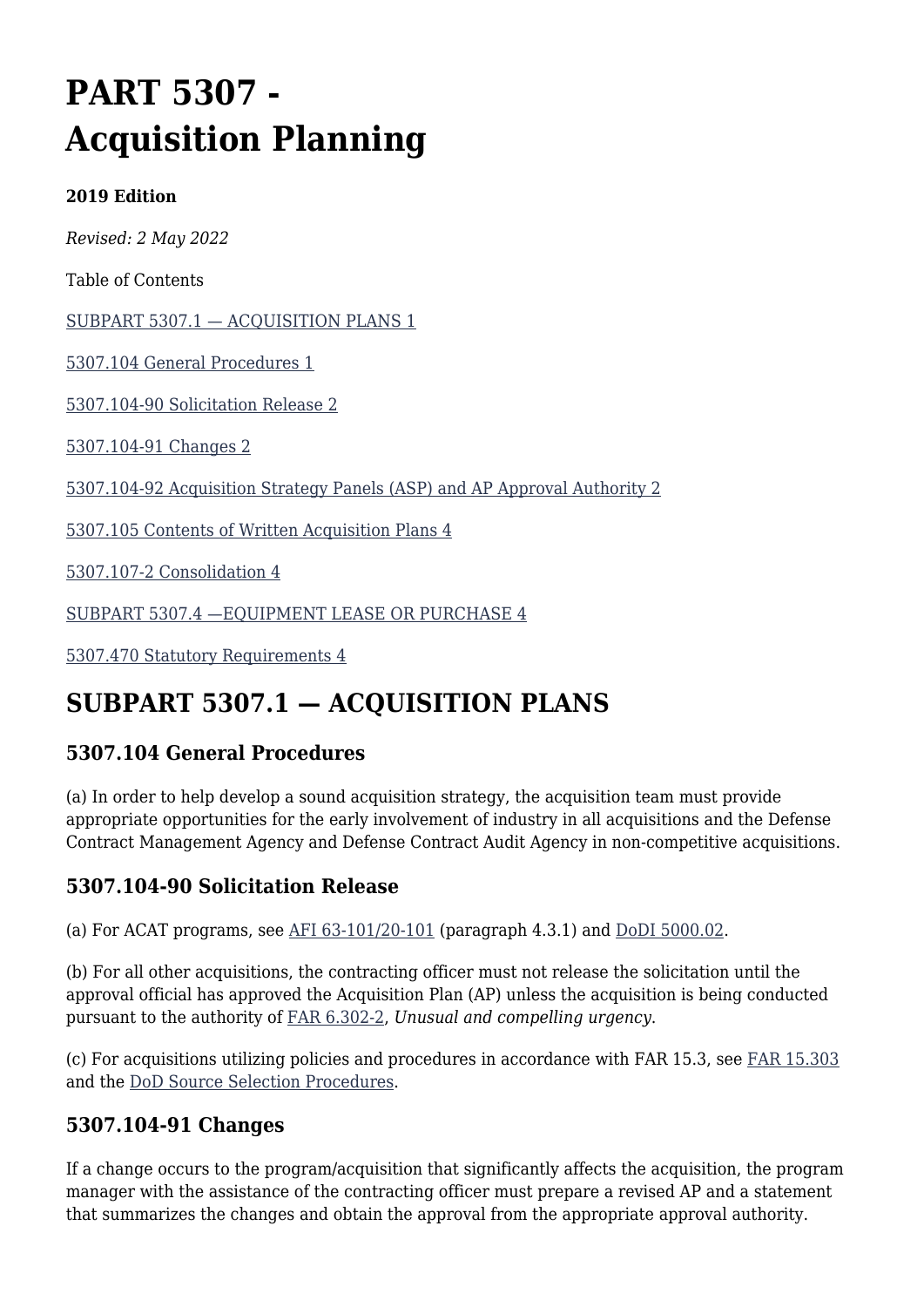#### **5307.104-92 Acquisition Strategy Panels (ASP) and AP Approval Authority**

(a) ASPs:

(1) ASP are integral to a deliberative process that support the acquisition strategy approving authority in making informed decisions in performing their acquisition execution responsibilities. An ASP includes the Chair, panel members, and a briefing supporting the proposed strategy.

(2) The program manager, or the contracting officer if a program manager is not assigned, must ensure an ASP is conducted for all acquisitions that require a written AP in accordance with [DFARS](https://www.acquisition.gov/dfars/part-207-acquisition-planning#DFARS-207.103) [207.103](https://www.acquisition.gov/dfars/part-207-acquisition-planning#DFARS-207.103) , unless otherwise waived by the AP approval authority (also see [AFFARS 5307.104-92\(b\)\(2\)](https://origin-www.acquisition.gov/%5Brp:link:affars-part-5307%5D#p104_92_b_2) for approval authorities).

(3) The AP approval authority will be the ASP Chair. The ASP Chair will determine the ASP membership and the required briefing content based upon the unique requirements of each acquisition.

(4) At the conclusion of the ASP briefing, the program manager (or equivalent) must prepare ASP minutes and obtain approval from the AP approval authority.

(b) AP:

(1) Written APs for actions less than the thresholds prescribed at [DFARS 207.103](https://www.acquisition.gov/dfars/part-207-acquisition-planning#DFARS-207.103) may be prepared at the discretion of the CO or, if applicable, the PEO-designated approval authority (also see [5307.105\)](#page--1-0).

| <b>AP Approval</b>                              |                                        |
|-------------------------------------------------|----------------------------------------|
| Category                                        | <b>AP Approval Authority</b>           |
| PEO (Systems)                                   | See AFI 63-101/20-101 (See Note below) |
| AFPEO/CM - Services                             | See AFI 63-138 (See Note below)        |
| Operational & Enterprise (not covered<br>above) | $SCO**$                                |
|                                                 |                                        |

(2) AP Approval Authority shall be:

Note: COs should determine their PEOs procedures for compliance with [FAR 7.103,](https://www.acquisition.gov/far/part-7#FAR_7_103) [DFARS](https://www.acquisition.gov/dfars/part-207-acquisition-planning#DFARS-207.103) [207.103](https://www.acquisition.gov/dfars/part-207-acquisition-planning#DFARS-207.103), and AFI 63-101 or AFI 63-138. See [DFARS 207.103](https://www.acquisition.gov/dfars/part-207-acquisition-planning#DFARS-207.103) for AP content requirements\* \*\* Delegable to requiring organization or contracting organization no lower than the CO.

(3) Actions that do not require an AP:

(a) Task/delivery orders issued in accordance with the terms of the basic contract except non-DoD orders;